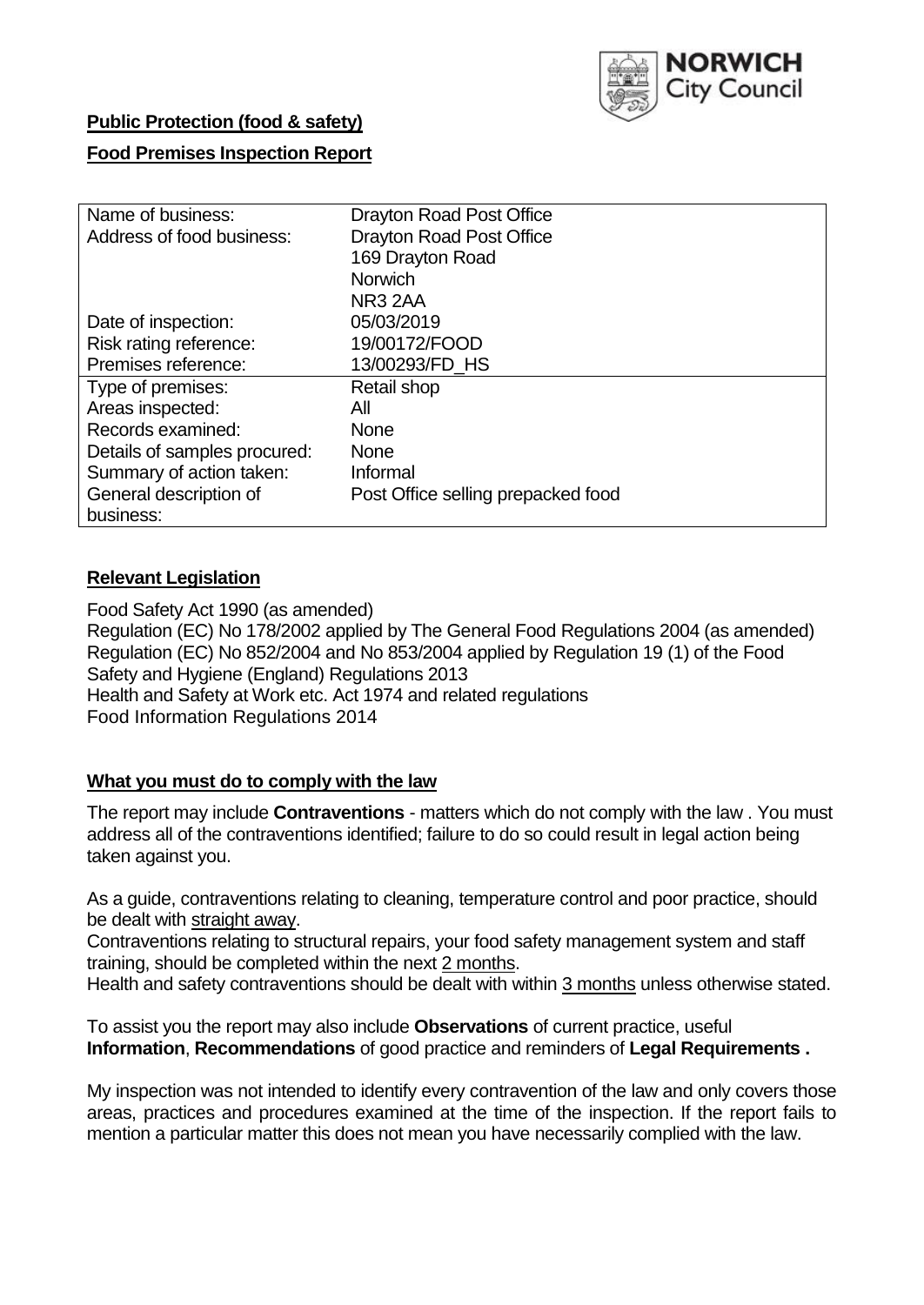# **FOOD SAFETY**

#### **How we calculate your Food Hygiene Rating:**

The food safety section has been divided into the three areas which you are scored against for the hygiene rating: 1. food hygiene and safety procedures, 2. structural requirements and 3. confidence in management/control procedures. Each section begins with a summary of what was observed and the score you have been given. Details of how these scores combine to produce your overall food hygiene rating are shown in the table.

| <b>Compliance Area</b>                     |          |    |           | <b>You Score</b> |                |    |           |                 |          |  |  |
|--------------------------------------------|----------|----|-----------|------------------|----------------|----|-----------|-----------------|----------|--|--|
| Food Hygiene and Safety                    |          |    |           | $\Omega$         | 5              | 10 | 15        | 20              | 25       |  |  |
| <b>Structure and Cleaning</b>              |          |    | $\Omega$  | 5                | 10             | 15 | 20        | 25              |          |  |  |
| Confidence in management & control systems |          |    | $\Omega$  | 5                | 10             | 15 | 20        | 30 <sup>°</sup> |          |  |  |
|                                            |          |    |           |                  |                |    |           |                 |          |  |  |
| <b>Your Total score</b>                    | $0 - 15$ | 20 | $25 - 30$ |                  | $35 - 40$      |    | $45 - 50$ |                 | > 50     |  |  |
| <b>Your Worst score</b>                    | 5        | 10 | 10        |                  | 15             |    | 20        |                 |          |  |  |
|                                            |          |    |           |                  |                |    |           |                 |          |  |  |
| <b>Your Rating is</b>                      | 5        | 4  |           | 3                | $\mathfrak{p}$ |    |           |                 | $\Omega$ |  |  |

Your Food Hygiene Rating is 3 - a generally satisfactory standard

# **1. Food Hygiene and Safety**

Food hygiene standards are high. You demonstrated a very good standard of compliance with legal requirements. You have safe food handling practices and procedures and all the necessary control measures to prevent cross-contamination are in place. Some minor contraventions require your attention. **(Score 5)**

000300

## Hand-washing

**Contravention** The following indicated that hand-washing was not suitably managed:

- there was no hot water to the wash hand basin
- wash hand basin was dirty
- no means for hygienically drying hands was available.

**Legal Requirement** Wash hand basins must be provided with soap and hygienic hand drying facilities.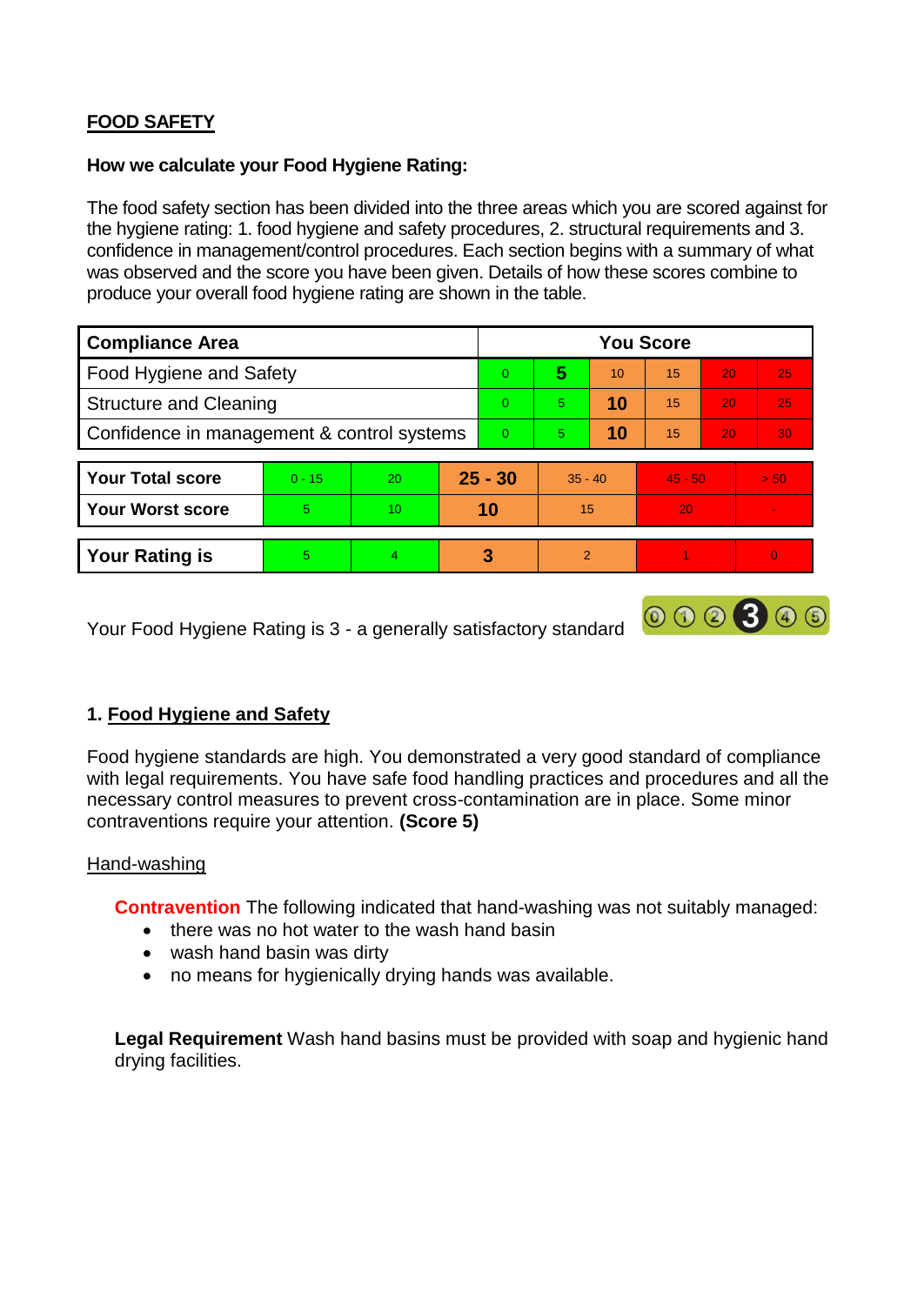#### Poor Practices

**Contravention** The following matters represented poor practice and if allowed to continue may cause food to become contaminated or lead to its deterioration:

food such as drinks in the bottles and cans were stored directly on the floor

**Legal requirement** food must be stored off of the floor where it might be at risk of contamination

#### **2. Structure and Cleaning**

The structure facilities and standard of cleaning and maintenance are of a generally satisfactory standard but there are some repairs and/or improvements which are required in order for you to comply with the law. Pest control and waste disposal provisions are adequate. The contraventions require your attention; although not critical to food safety they may become so if not addressed. **(Score 10)**

#### Cleaning of Structure

**Contravention** The following items were dirty and require more frequent and thorough cleaning:

• wash hand basin.

#### **Maintenance**

**Contravention** The following had not been suitably maintained and must be repaired or replaced:

- floor surfaces in the stock room
- missing large ceiling panel.

## Facilities and Structural provision

**Contravention** The following facilities were inadequate and must be improved:

no hot water.

## **3. Confidence in Management**

There are generally satisfactory food safety controls in place although there is evidence of some non-compliance with the law. The contraventions require your attention; although not critical to food safety they may become so if not addressed. **(Score 10)**